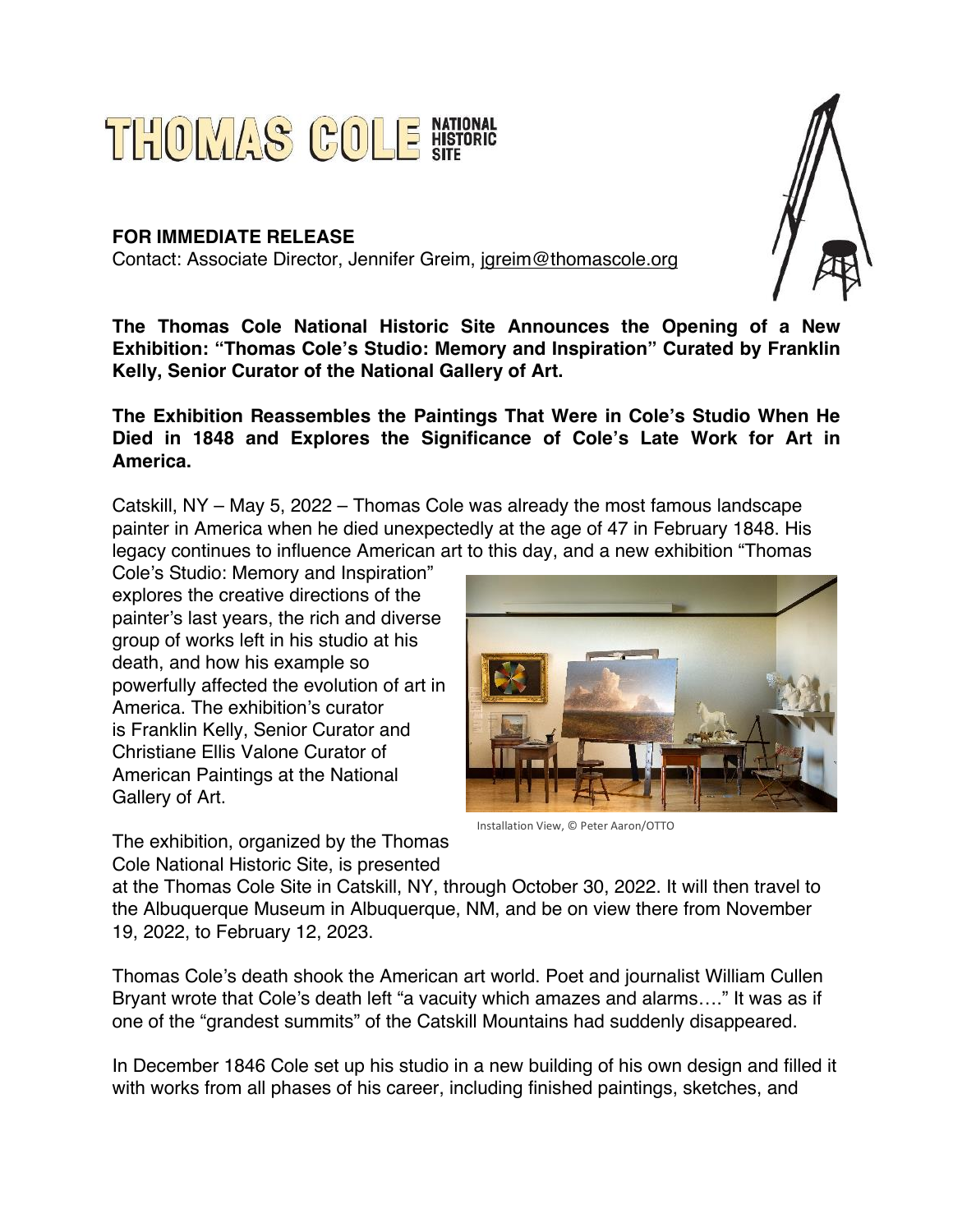

Thomas Cole's New Studio, © Peter Aaron/OTTO

drawings. In this "New Studio" Cole began working on landscape paintings that were often large in scale, and among the most powerful and complex he had ever created. At his death, after little more than a year using the studio, most of those works – including the five-canvas *The Cross and the World*, a successor to his famous series paintings, *The Course of Empire* and *The Voyage of Life* – and Cole's own grand ambitions for the rest of his career remained unrealized.

Cole's family maintained the New Studio after his death as a shrine to his memory, allowing visitors to experience it just as it had been and draw inspiration from all that it conveyed about him and his art. On entering, they were immersed in Cole's world – the room where he painted, with a vista of the Catskill mountains that inspired him. When the renowned American artist Jasper Cropsey was there in 1850, he wrote in a letter, "it seemed as if Mr. Cole would…be in in a few minutes, for everything remains as when he last left painting…. Though the man has departed, yet he has left a spell behind him that is not broken."

That act of preserving the New Studio proved crucial to maintaining and expanding Cole's legacy and ensuring his profound influence on art in America. For many years it provided the largest and most comprehensive collection of work by this renowned artist available anywhere. For the painters who would bring landscape to national prominence in mid-nineteenth century America, including Asher B. Durand, Frederic Edwin Church, John F. Kensett, and Susie Barstow, Cole's unbroken "spell" would indeed prove of key generative influence in fulfilling his legacy.

The New Studio was unusual: a freestanding purpose-built building designed by the artist himself. While Thomas Cole is best known today as the founder of the nation's first major art movement, now known as the Hudson River School of landscape painting, he was also an architect. He designed several buildings that were constructed, most notably the Ohio State Capitol in Columbus and St. Luke's Church in Catskill. Other buildings that he designed were his temporary studio in the storehouse on the property, which he used for seven years until he built the now-reconstructed New Studio, which serves as the host venue for this exhibition.

The exhibition presents a selection of artwork and artifacts to serve as the first reimagining of what visitors would have seen upon entering the New Studio. It contains 26 oil paintings by Thomas Cole from the collections of the Thomas Cole National Historic Site and such other renowned institutions as the National Gallery of Art, The Metropolitan Museum of Art, Smithsonian American Art Museum, Albany Institute of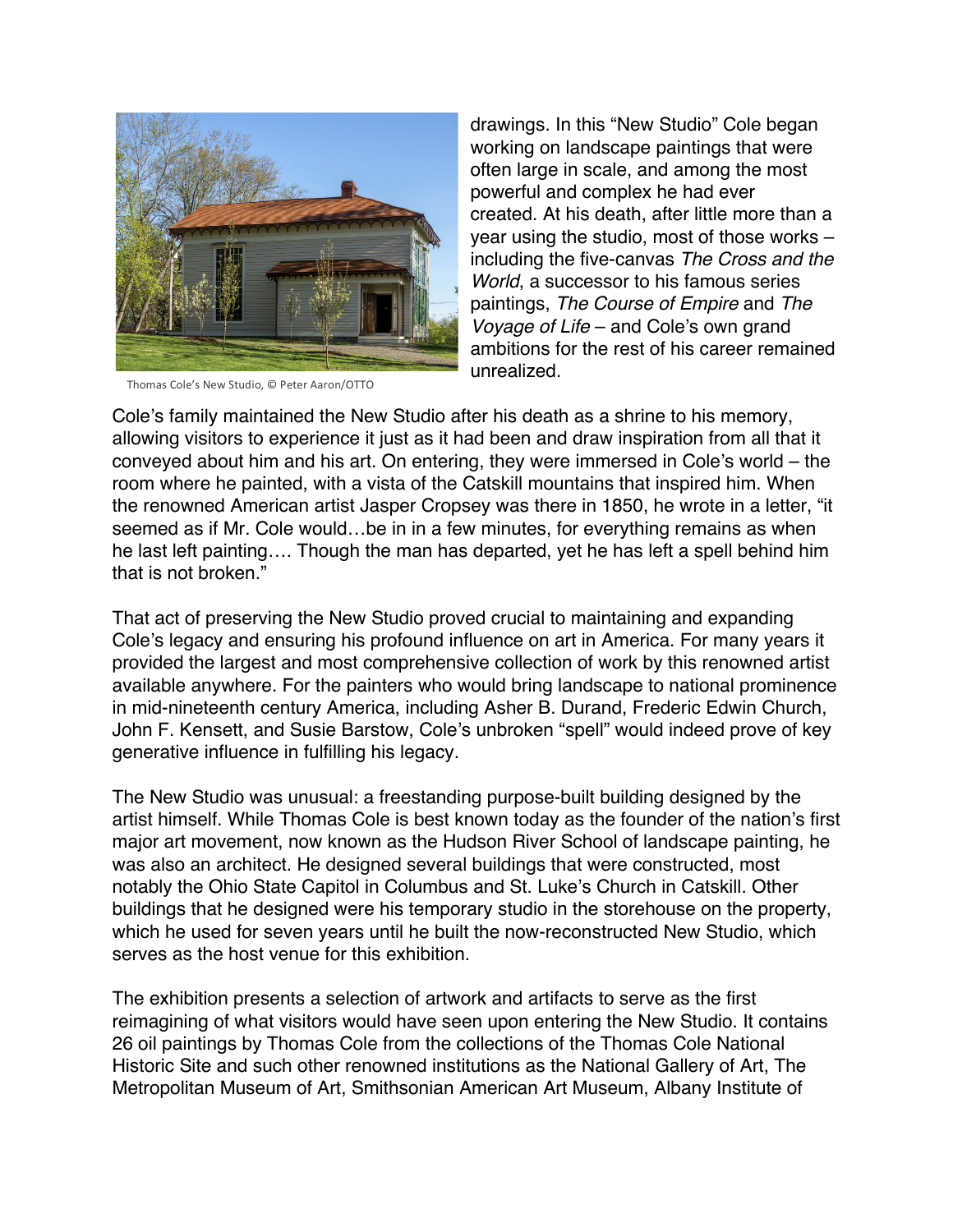History & Art, Crystal Bridges Museum of American Art, Pennsylvania Academy of Fine Arts, Wadsworth Atheneum, and other public and private collections. Also included in

the exhibition is a recreation of his working environment in the studio including graphite drawings and sketches in oil and pen, as well as Cole's easels, brushes, palettes, and other painting materials and such reference materials as plaster casts, geological specimens, and musical instruments.





detailing many of the things that were present in the studio, as well as photographs taken by the Cole family of the preserved space later in the 19<sup>th</sup> century, and new research in letters, inventories, and documents conducted at the Thomas Cole Site by Franklin Kelly and others. In creating this exhibition, Kelly has been joined by Consulting Curator Annette Blaugrund, the independent scholar and author of *Thomas Cole: The Artist as Architect*, and Kate Menconeri, Chief Curator and Director of Curatorial Affairs, Contemporary Art, and Fellowship at the Thomas Cole Site, both of whom coordinated the exhibition and edited the accompanying catalogue.

"I have imagined organizing an exhibition on this topic since I was a graduate student," said Franklin Kelly. "Many years ago, when I first visited what is now the spectacular Thomas Cole Site, I only saw then an abandoned home in great need of repair. The New Studio was no longer standing, but I found its foundation and wondered about Cole's brief time working there and what was left after his death that had been of such inspiration to so many other artists. It is thrilling to reassemble a selection of the art and artifacts known to have been in the New Studio and show it to new generations."

"When we reconstructed Thomas Cole's New Studio as an exhibition space several years ago, we hoped that we could one day bring back the art and artifacts that used to be inside it," said Elizabeth B. Jacks, Executive Director of the Thomas Cole National Historic Site. "It would not have happened without the extraordinary scholarship, passion, and determination of Franklin Kelly. Thanks to everyone involved in this exhibition, it now opens the door to a thoroughly new appreciation of Thomas Cole's final paintings and the impact of this magical place on American art."

A fully illustrated catalogue published by Hirmer Publishers in Munich, Germany, will accompany the exhibition with a principal essay by Franklin Kelly. Other essays are written by Annette Blaugrund; William L. Coleman, Director of Collections at The Olana Partnership, and Lance Mayer and Gay Myers, acclaimed painting conservators.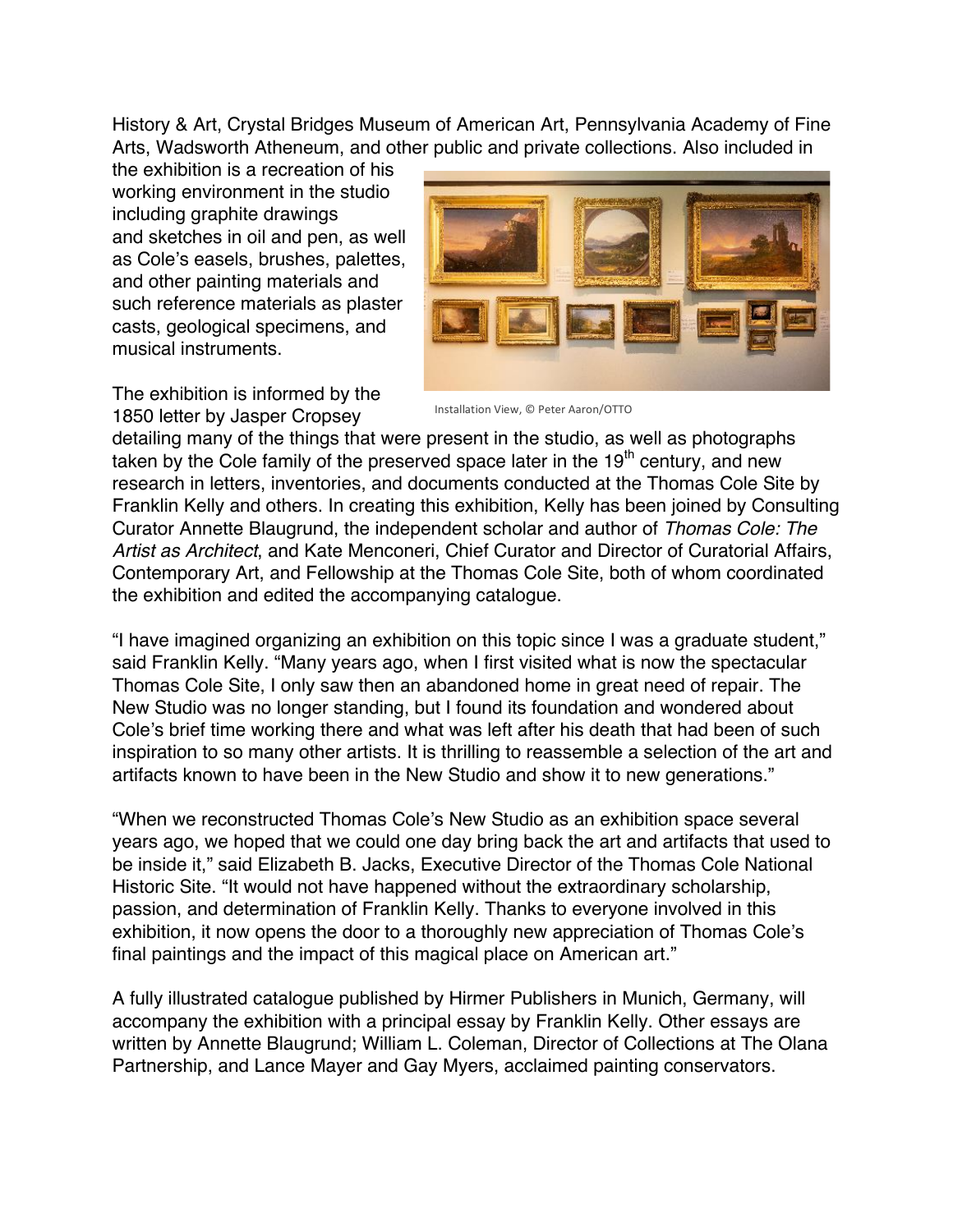"Thomas Cole's Studio: Memory and Inspiration" is supported in part by an award from the National Endowment for the Arts.

Major support is provided by the Barrie A. and Deedee Wigmore Foundation.

Additional support is provided by Candace and Rick Beinecke, and Richard T. Sharp.

The exhibition and publication are also supported by the Warner Foundation, The Lunder Foundation, Lisa Fox Martin, Anne Miller and Stuart Breslow, Greene County Legislature through the Greene County Cultural Fund, administered in Greene County by CREATE Council on the Arts, Stainman Family Foundation, National Trust Insurance Services, LLC, The Bank of Greene County Charitable Foundation, Stephen Hannock, Annette and Stanley Blaugrund, New York State Council on the Arts with the support of the Office of the Governor and the New York State Legislature, and the Kindred Spirits Society of the Thomas Cole National Historic Site.



## **Visitor Information**

The Thomas Cole National Historic Site historic buildings are open for visitors. Schedules vary by month. For information and tickets see: www.thomascole.org/visit. The grounds are open every day for free from dawn to dusk. Keep in touch on Facebook, Instagram, and Twitter at @thomascolesite.

## **The Thomas Cole National Historic Site**

The Thomas Cole National Historic Site is an international destination presenting the original home and studios of the artist and early environmentalist Thomas Cole (1801- 1848). Cole founded the first major art movement of the United States, now known as the Hudson River School of landscape painting. Located on 6 acres in the Hudson Valley, the site includes the 1815 Main House; Cole's 1839 Old Studio; the reconstructed 1846 New Studio building; and panoramic views of the Catskill Mountains. It is a National Historic Landmark and an affiliated area of the National Park System. The Thomas Cole Site's activities include guided and self-guided tours, special exhibitions of both 19<sup>th</sup>-century and contemporary art, print publications, lectures, extensive online programs, school programs, the Cole Fellowship, free community events, and innovative public programs such as the Hudson River School Art Trail—a map and website that enable people to visit the places in nature that Cole painted—and the Hudson River Skywalk, a new scenic walkway connecting the Thomas Cole Site with Frederic Church's Olana over the Hudson River. The goal of all programs at the Thomas Cole Site is to enable visitors to find meaning and inspiration in Thomas Cole's life and work. The themes that Cole explored in his art and writings—such as landscape preservation and our conception of nature as a restorative power—are both historic and